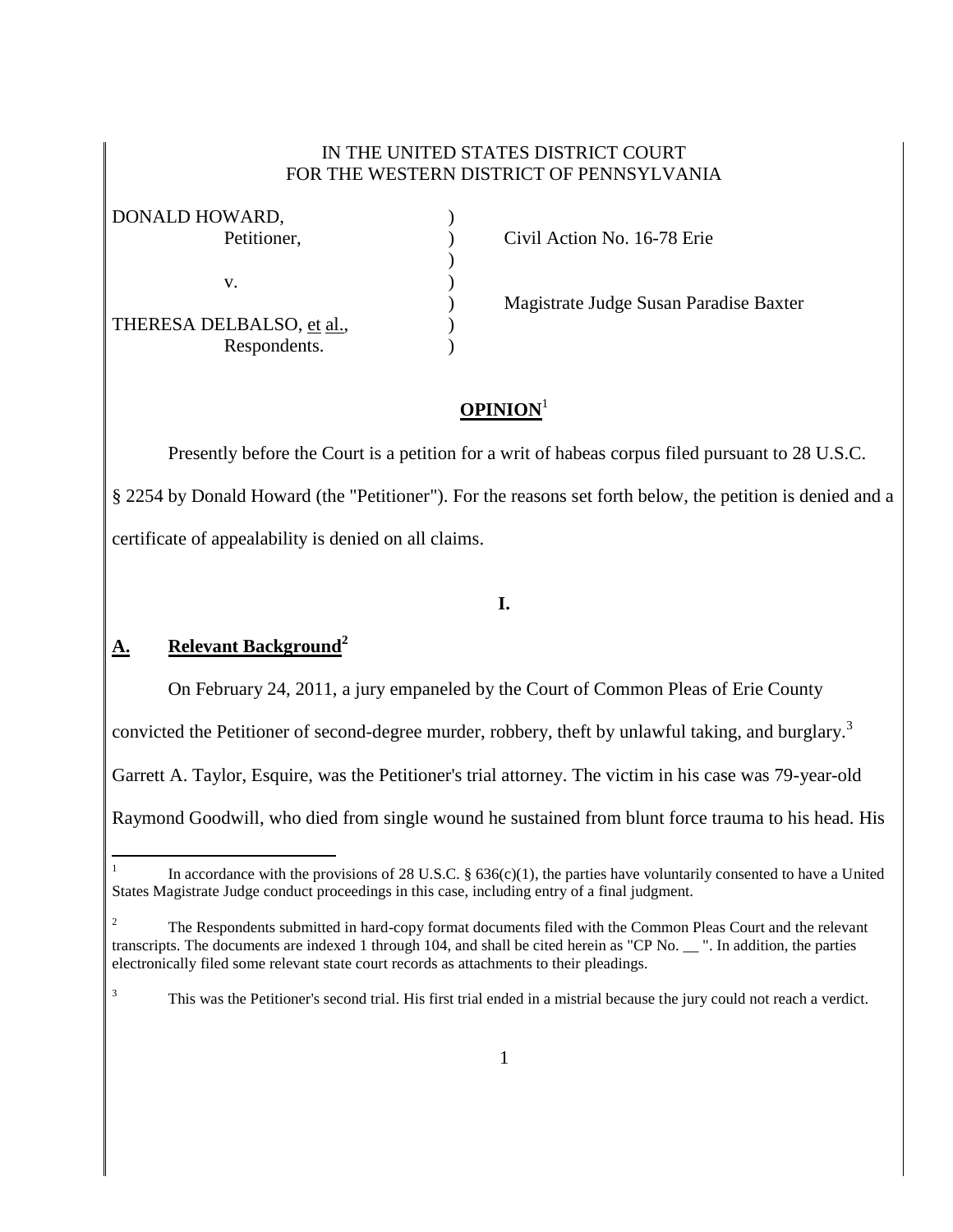girlfriend, Ellen Martin, discovered his body on July 4, 2009, when she went to his home to check on him on after he failed to return her phone calls. Martin found Goodwill's body on his couch. His arms and legs were bound by a yellow nylon cord. The coroner estimated that Goodwill died between 10 p.m. on July 3, 2009, and 10 a.m. on July 4, 2009.

Investigators obtained Goodwill's wallet on a dresser in his home. Goodwill always carried a fake million dollar bill in it, and that item was missing. The Petitioner did odd jobs for Goodwill. When the police interviewed him, he gave contradictory statements about his whereabouts and the money he spent during the relevant time period and he soon became a suspect. The Commonwealth's theory at the Petitioner's trial was that the Petitioner robbed and murdered Goodwill because he was on a crackcocaine binge and he was desperate for money so that he could buy more drugs. It introduced evidence to support its theory of the case, including evidence to show that the Petitioner's DNA was found on Goodwill's wallet and that in the early morning hours of July 4, 2009, he attempted to buy drugs with the fake million dollar bill.

On April 13, 2011, the court sentenced the Petitioner to a term of life imprisonment on his second-degree murder conviction and a concurrent 2-10 years of imprisonment on his burglary conviction. In his direct appeal to the Superior Court of Pennsylvania, the Petitioner raised numerous claims of trial court error.<sup>4</sup> Commonwealth v. Howard, No. 1230 WDA 2011, 2013 WL 11273239,  $*1-2$ (Pa.Super.Ct. Mar. 4, 2013) ("Howard I"). The only relevant claim that he raised in his direct appeal was that the "the trial court improperly permitted Trooper Keller to present hearsay testimony regarding the

 $\frac{1}{4}$ 

Sally Frick, Esquire, represented the Petitioner in his direct appeal.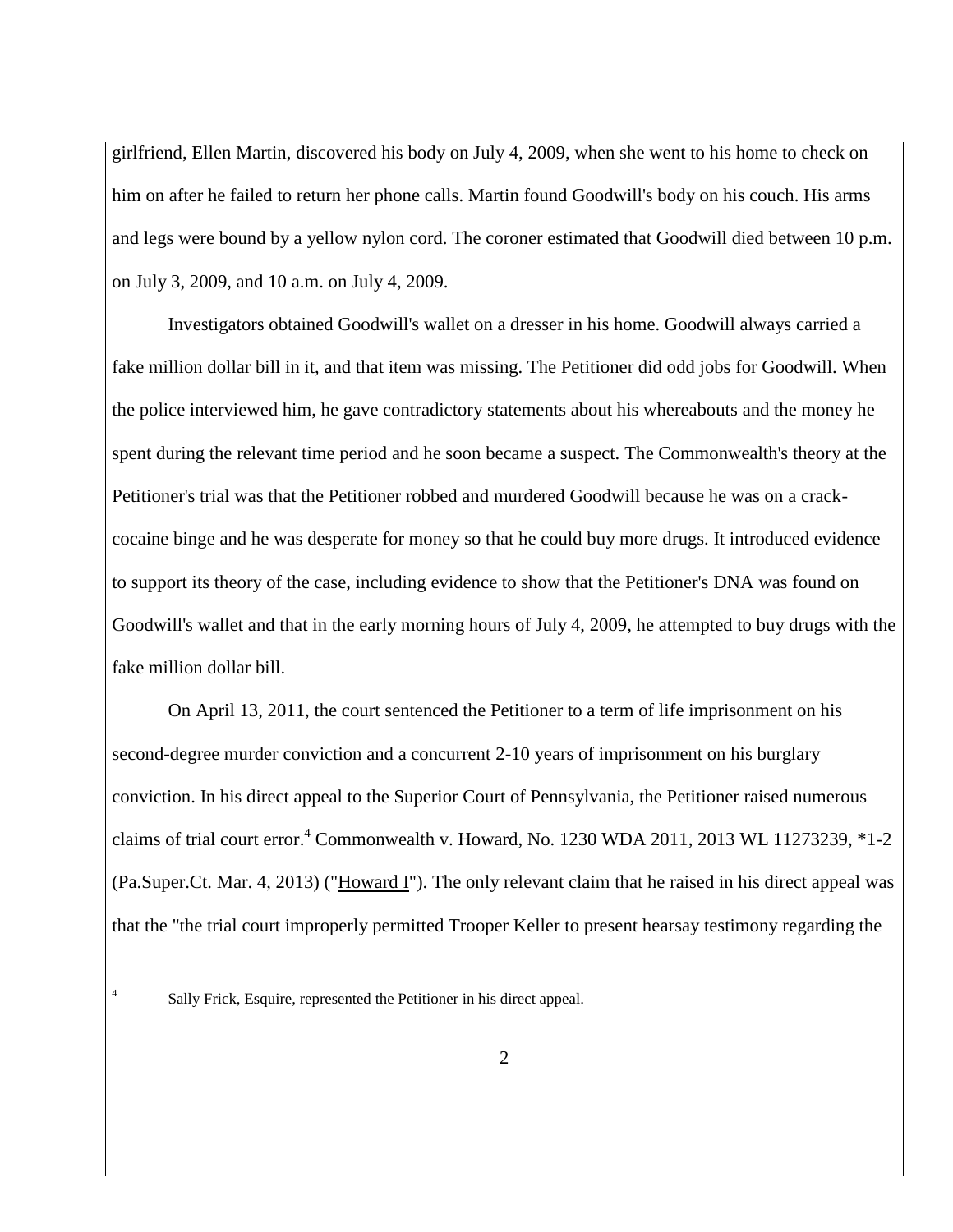fake million dollar bill and the source of the information." Id. at \*6. The Superior Court denied this

claim on the merits, explaining:

[The Petitioner] next claims that the trial court improperly permitted Trooper Keller to present hearsay testimony regarding the fake million dollar bill and the source of his information. Brief for [the Petitioner] at 24. According to [the Petitioner], the Commonwealth sought to elicit testimony that Trooper Keller was told about the million dollar bill by Mary Hoffman. Id. [The Petitioner] argues that the testimony was offered to show that more people were aware that Goodwill carried a fake million dollar bill. Id. at 25.

At trial, the prosecutor questioned Trooper Keller as follows:

Q. [The prosecutor]: Trooper, about this million dollar bill, how did you find out about a million dollar bill? Do you recall?

A. [Trooper Keller]: It was on Sunday, the 5th, a Mary Hoffman, friend of the deceased, stopped at the scene.

N.T., 2/22/11, at 81. Upon the objection of [defense counsel], the trial court instructed the prosecutor as follows:

THE COURT: I think you can ask [Trooper Keller] when is the first time you heard about this and from whom. I think what they say, if I understand [defense counsel's] objection, is hearsay, but you can certainly ask when did you hear about the bill and from whom. I think that's it.

Id. at 82. Defense counsel offered no further objection. Thus, our review discloses that the trial court sustained defense counsel's objection, prior to the introduction of any hearsay statement by the witness. As such, we cannot grant [the Petitioner's] relief on this claim.

Id. at \*6 (some bracketed text added).<sup>5</sup> The Superior Court also denied the Petitioner's other claims and

affirmed his judgment of sentence. Id. at \*1-8.

 $\overline{5}$ <sup>5</sup> Ellen Martin subsequently testified that she obtained the fake million dollar bill at the Crawford County Fair and gave it to Goodwill. She stated that he always kept it in his wallet, which she also had bought for him and which had a John Deere tractor stitched on the front. That wallet was introduced at the Petitioner's trial and Martin identified it as Goodwill's wallet. Trial Tr., 2/22/11, at 217-22. Alex Glessner, a Forensic Scientist for the Pennsylvania State Police, testified that in his *Footnote continued on next page*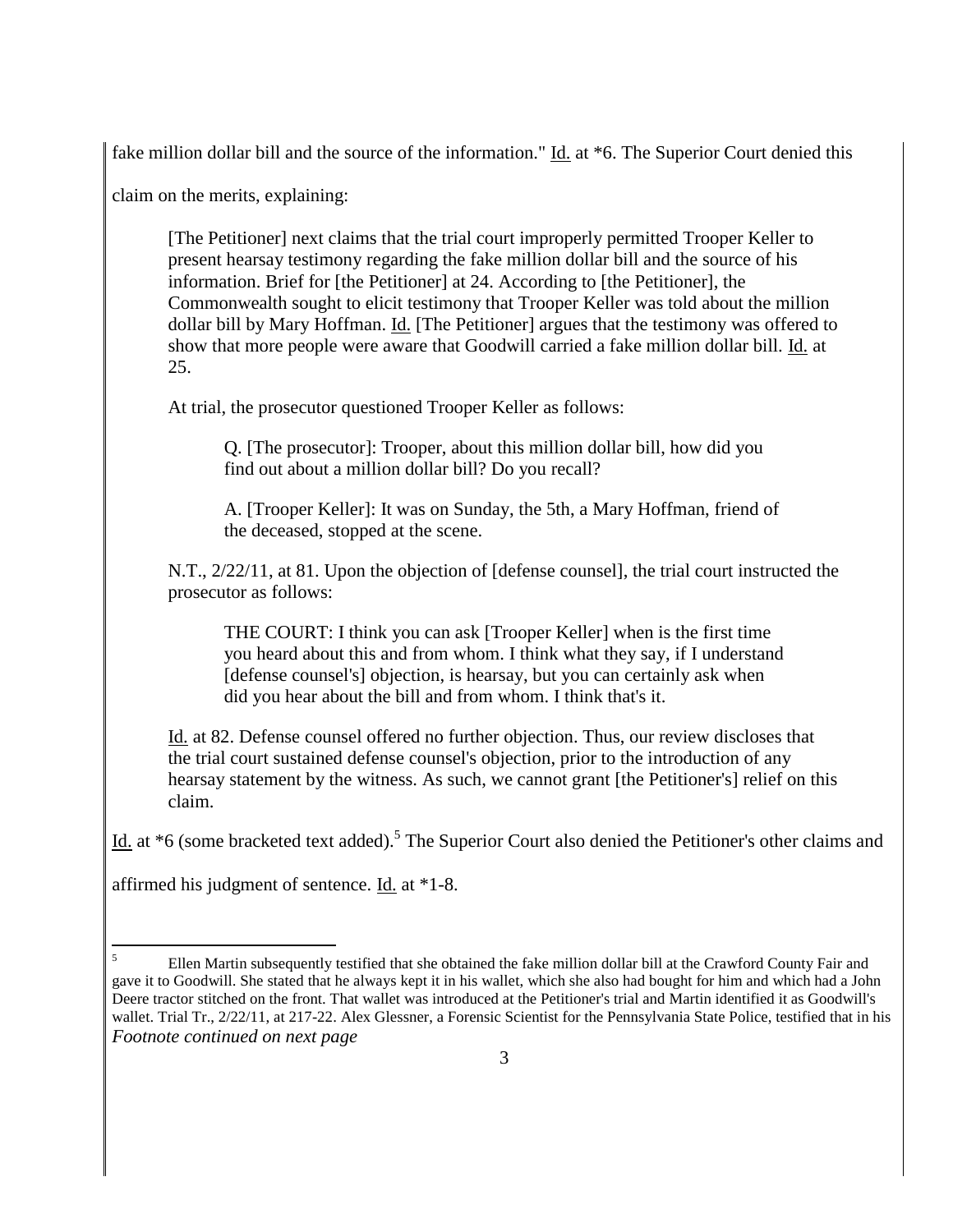On or around February 27, 2014, the Petitioner filed a *pro se* motion under Pennsylvania's Post Conviction Relief Act ("PCRA"), 42 Pa.C.S. § 9541 *et seq*. (CP. No. 63). He was entitled to the appointment of counsel under state law, but he expressly advised the court in his PCRA motion that "I do not want a lawyer to represent me." (Id. at 7).

In his PCRA motion, the Petitioner contended that Attorney Taylor provided him with ineffective assistance of counsel for failing "to present evidence of exculpatory nature that would show that the wallet [that] was presented at trial, was in fact the wrong wallet" and "failing to call [the Petitioner's sister] as a defense witness." (Id. at 3). He also alleged once again that the trial court erred in permitting Trooper Keller to testify that Mary Hoffman told him that about the fake million dollar bill. This time, the Petitioner contended that Trooper Keller's testimony violated his right to confront Mary Hoffman. (Id. at 3). Because his case was now on collateral review and the Superior Court had already found on direct appeal that there was no error with respect to the way in which the trial court handled the defense's hearsay objection to the challenged testimony, the Petitioner would have to show that Attorney Taylor was ineffective for failing to raise an objection under the Confrontation Clause.

Ineffective assistance of counsel claims are governed by the familiar standard set forth by the Supreme Court in Strickland v. Washington, 466 U.S. 668 (1984). <sup>6</sup> To prevail on a claim of ineffective

 $\overline{a}$ 

expert opinion the DNA profile obtained from the wallet was "two hundred and seventy million more times likely to have originated from" Goodwill and the Petitioner than from Goodwill "and another unrelated individual in the Caucasian population. And 34 billion times more likely than another individual in the unrelated African American population. And one point two billion more times than an individual in the Hispanic population." Trial Tr., 2/24/11, at 20-21.

<sup>6</sup> Pennsylvania courts apply the Strickland standard. See, e.g., Commonwealth v. Pierce, 527 A.2d 973, 976-77 (Pa. 1987); Commonwealth v. Kimball, 724 A.2d 326 (Pa. 1999). Although Pennsylvania courts typically articulate a three-prong test for gauging ineffective assistance claims and Strickland sets forth its test in two prongs, the legal evaluation is the same, and the differences merely reflect a stylistic choice on the part of state courts.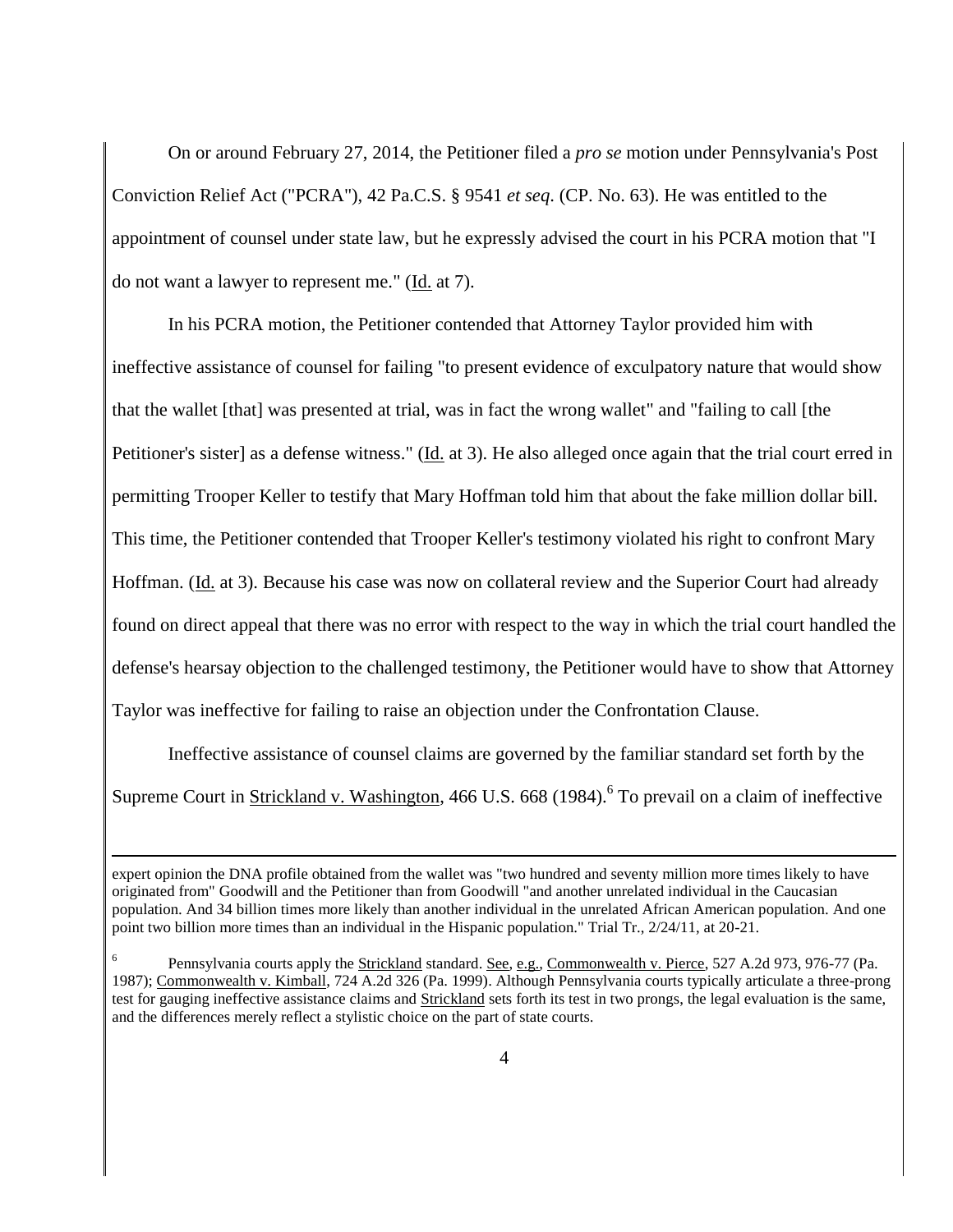assistance under Strickland, the Petitioner has the burden of establishing that his trial "counsel's representation fell below an objective standard of reasonableness." 466 U.S. at 688. "This requires showing that counsel made errors so serious that counsel was not functioning as the 'counsel' guaranteed by the Sixth Amendment." Id. at 687. Importantly, the Supreme Court emphasized that "counsel should be 'strongly presumed to have rendered adequate assistance and made all significant decisions in the exercise of reasonable professional judgment[.]" <u>Burt v. Titlow,</u> — U.S. —, 134 S.Ct. 10, 17 (2013) (quoting Strickland, 466 U.S. at 690). See also Harrington v. Richter, 562 U.S. 86, 104 (2011) ("A court considering a claim of ineffective assistance must apply a 'strong presumption' that counsel's representation was within the 'wide range' of reasonable professional assistance.") (quoting Strickland,

466 U.S. at 689).

The Supreme Court also instructed:

"Surmounting Strickland's high bar is never an easy task." Padilla v. Kentucky*,* 559 U.S. 356, —, 130 S. Ct. 1473, 1485, 176 L.Ed.2d 284 (2010). An ineffectiveassistance claim can function as a way to escape rules of waiver and forfeiture and raise issues not presented at trial, and so the Strickland standard must be applied with scrupulous care, lest "intrusive post-trial inquiry" threaten the integrity of the very adversary process the right to counsel is meant to serve. Strickland*,* 466 U.S., at 689-690, 104 S. Ct. 2052. Even under *de novo* review, the standard for judging counsel's representation is a most deferential one. Unlike a later reviewing court, the attorney observed the relevant proceedings, knew of materials outside the record, and interacted with the client, with opposing counsel, and with the judge.

Richter, 562 U.S. at 105.

Strickland also requires that the Petitioner demonstrate that he was prejudiced by his trial

counsel's alleged deficient performance. This places the burden on him to establish "that there is a

reasonable probability that, but for counsel's unprofessional errors," the result of his trial "would have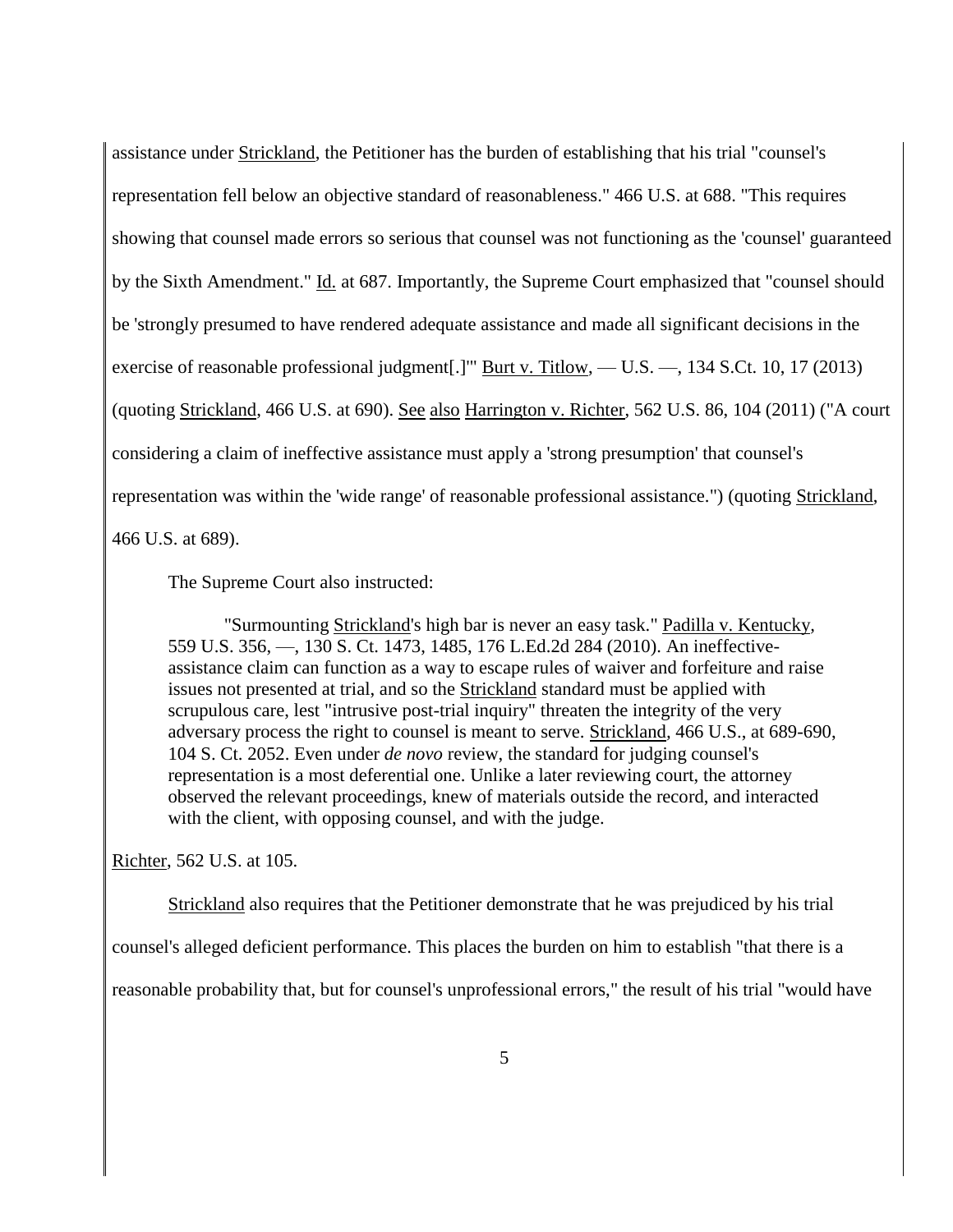been different." Strickland, 466 U.S. at 694. As the United States Court of Appeals for the Third Circuit explained:

[The Petitioner] "need not show that counsel's deficient performance 'more likely than not altered the outcome of the case' – rather, he must show only 'a probability sufficient to undermine confidence in the outcome.'" Jacobs v. Horn, 395 F.3d 92, 105 (3d Cir. 2005) (quoting Strickland, 466 U.S. at 693-94). On the other hand, it is not enough "to show that the errors had some conceivable effect on the outcome of the proceeding." [Richter], 131 S.Ct. at 787 (citing Strickland, 466 U.S. at 693). Counsel's errors must be "so serious as to deprive the defendant of a fair trial." Id. at 787-88 (citing Strickland, 466 U.S. at 687). The likelihood of a different result must be substantial, not just conceivable. Id.

Brown v. Wenerowicz, 663 F.3d 619, 630 (3d Cir. 2011).

On May 27, 2014, after the Commonwealth had filed its answer to the PCRA motion (ECF No. 65), the Petitioner filed a motion to amend. The PCRA court granted that motion on June 5, 2014. (ECF No. 70).

On July 19, 2014, the PCRA court scheduled an evidentiary hearing on the Petitioner's claims for July 29, 2014. (ECF No. 72). The hearing was held as scheduled. At the beginning, the PCRA court judge conducted a colloquy to ensure that the Petitioner wanted to represent himself. The Petitioner stated that he did. PCRA Hr'g Tr. at 2. The judge advised him of the challenges that representing himself would pose and the attendant risks, and the Petitioner replied that he understood and assured the judge that he did not want the assistance of counsel. Id. at 2-3.

The Petitioner then handed the judge his amended PCRA motion. Id. at 4. The judge stated that he would review it during the hearing. In this amended motion, the Petitioner claimed that he was entitled to PCRA relief because Attorney Taylor provided him with ineffective assistance for failing to contend that: (1) his right to a speedy trial under Rule 600 of the Pennsylvania Rules of Criminal Procedure was violated; (2) his was sentence illegal; (3) the trial court erred in "rush[ing] the jury out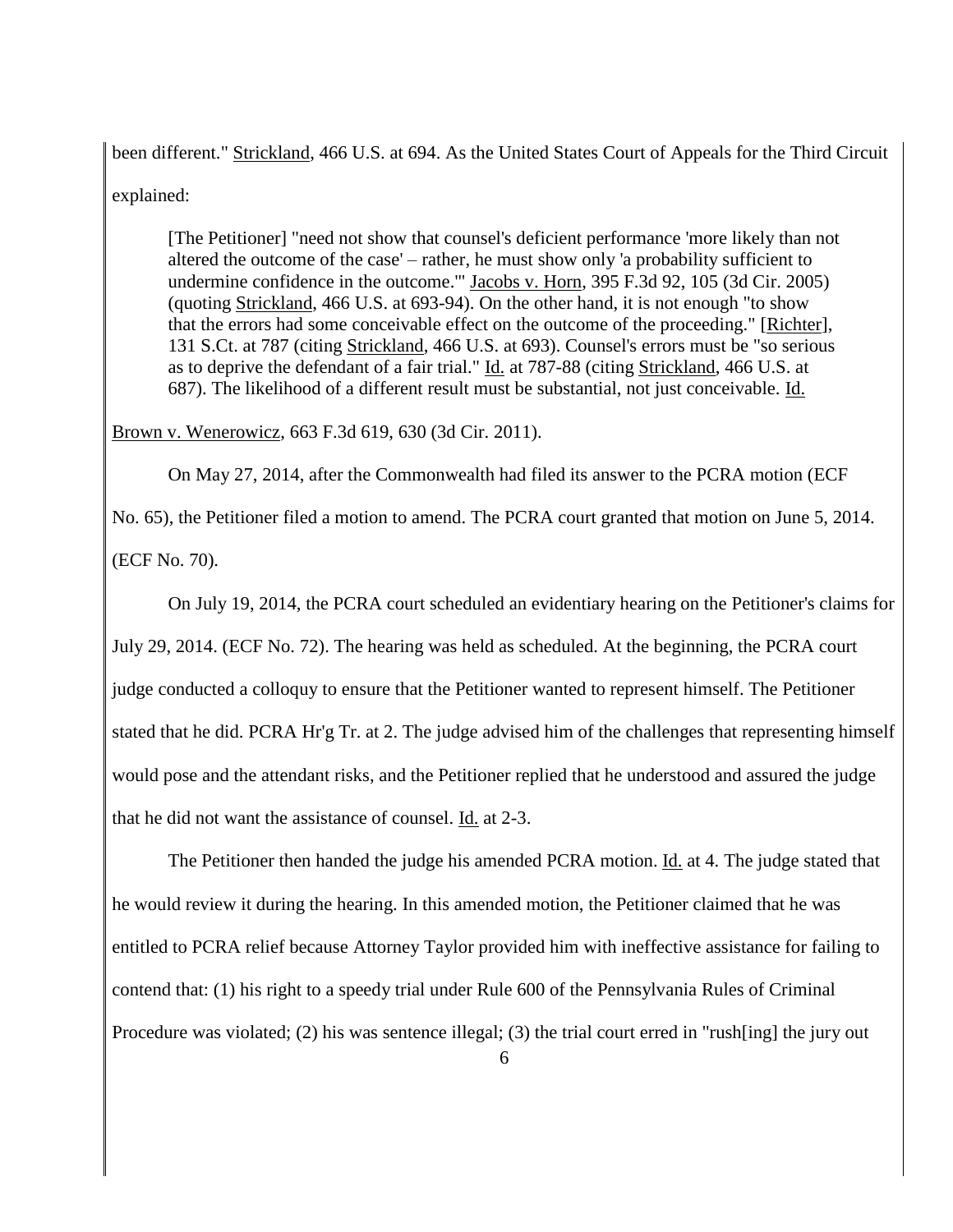because a storm was coming in the area"; and, (4) his right to confront "the principal examiner of the DNA report" was violated. (ECF No. 24-2 at 6-7).

The PCRA court judge next instructed the Petitioner to testify and set forth "exactly what you think Attorney Taylor didn't do that he should have done." PCRA Hr'g Tr. at 5. The judge advised the Petitioner that he "need[ed] to be specific." Id. The Petitioner then testified that he believed Attorney Taylor provided him with ineffective assistance because he did not enter into evidence a wallet that his sister purchased and gave to him (Taylor) mid-trial. Id. at 5-8. After the Petitioner testified about that matter, the PCRA court judge asked him to discuss any other trial testimony to which Attorney Taylor should have objected. Id. at 8. The judge explained to the Petitioner that he had had sufficient time to formulate his claims and that it was now time to discuss them and question Attorney Taylor in order to produce evidence to support them. Id. at 9. The Petitioner did not respond to the judge, and the judge advised him that if he thought of anything later in the hearing, he would let the Petitioner "reopen the record here." Id.

The Commonwealth then called Attorney Taylor to testify, and he responded to the allegations that the Petitioner made when he testified. Id. at 9-19. Near the conclusion of the hearing, the judge asked the Petitioner if there was anything else that he "want[ed] to ask of Attorney Taylor?" Id. at 18. The Petitioner replied: "Not on the wallet." Id. The judge asked the Petitioner: "Any other area? Go ahead." Id. After a brief discussion about the fake million dollar bill, the judge asked the Petitioner: "Anything else about what you've raised in this petition?" Id. The Petitioner replied: "Not that I can think of." Id. The judge then stated: "All right. So we'll close the record, and we're in recess. I'll let you know. I'll issue a decision at some point. Thank you, everybody." Id. at 19.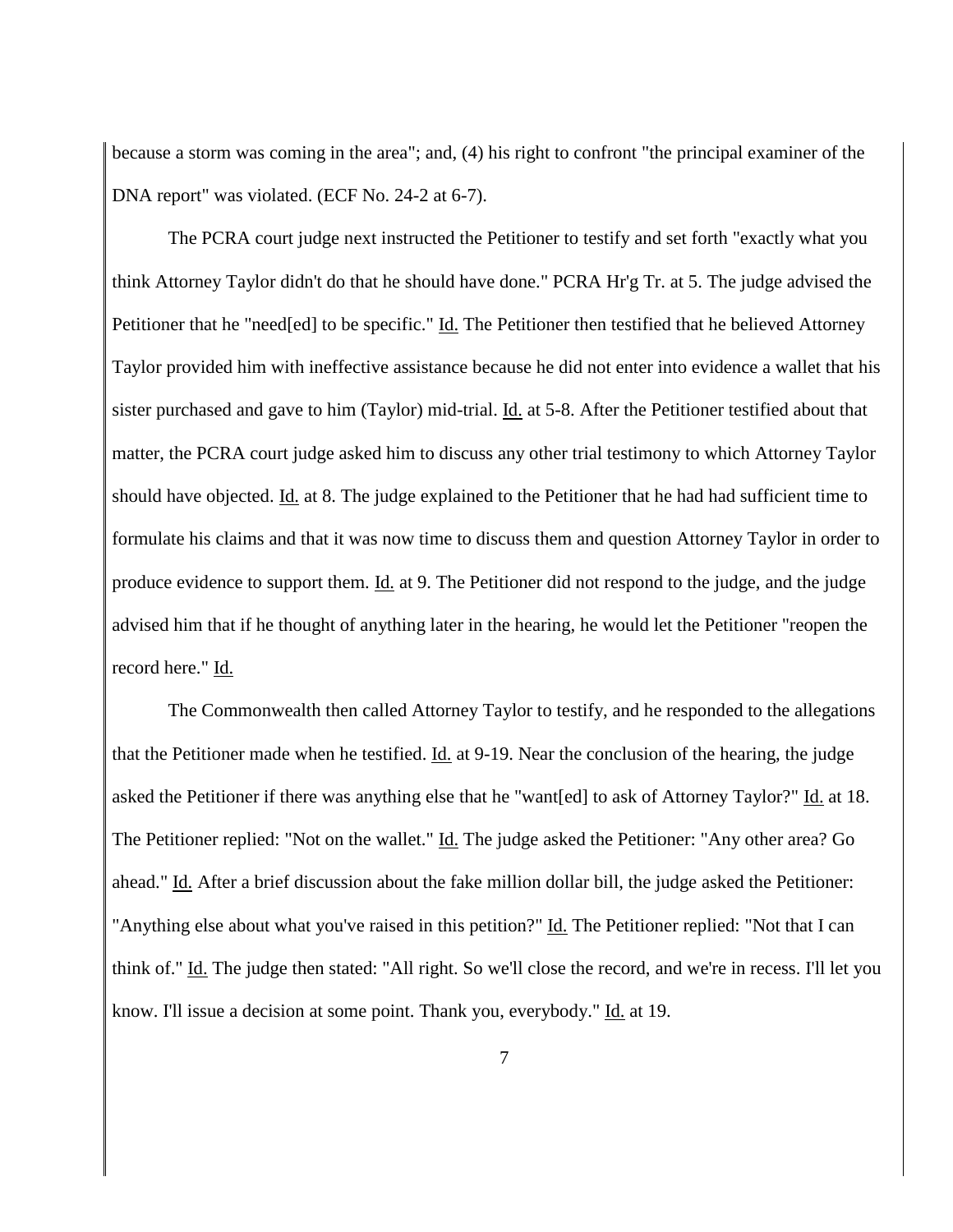On September 2, 2014, the Petitioner filed another motion to amend his PCRA motion, which the

PCRA court denied. (CP Nos. 77-78). On September 12, 2014, the PCRA court issued an opinion and

order denying the Petitioner relief. (ECF No. 9-2 at 1-5). It held:

At the evidentiary hearing, Petitioner limited his PCRA claims to the victim's wallet. Petitioner testified that the wallet introduced at trial was not the same wallet that the victim had when he was murdered. According to Petitioner, his sister, Jean Firewick, purchased a "specimen wallet" (purportedly similar to the victim's actual wallet) and gave it to trial counsel. Petitioner claims that the specimen wallet should have been introduced at trial by way of Firewick's testimony, but trial counsel failed to call her as a witness. Petitioner further alleges that evidence concerning the wallet could have been introduced during Ellen Martin's trial testimony.<sup>3</sup>

 $3$  According to Petitioner, the wallet at trial was a black tri-fold wallet which the victim was not carrying when he was murdered. The specimen wallet was a brown bi-fold that would have fit in the victim's vest pocket, unlike the one introduced at trial. At trial, Martin identified the black wallet (which contained Petitioner's DNA) as the victim's wallet.

Trial counsel, Garrett Taylor, Esquire, testified that during and after the first trial, Petitioner never mentioned that the wrong wallet was admitted into evidence. In fact, it was not until the middle of the second trial (and after Ellen Martin's testimony) that Petitioner claimed it was the wrong wallet. Petitioner was unable to provide counsel with a valid reason for waiting until the middle of the second trial to raise his claim. Therefore, based on the time of the disclosure and the manner it was presented, Attorney Taylor did [not] seek to introduce the specimen wallet during the second trial.

Upon review, this Court concludes that the specimen wallet was not admissible during the second trial and, therefore, Petitioner's claim is meritless. Furthermore, this Court finds that Attorney Taylor, who this Court finds credible, reasonably believed that the specimen wallet offered no evidentiary value to Petitioner's defense due to the late disclosure and the fact that it had no positive impact on his defense. Accordingly, Attorney Taylor had a reasonable basis for not calling Petitioner's sister as a witness or attempting to introduce the specimen wallet through other means.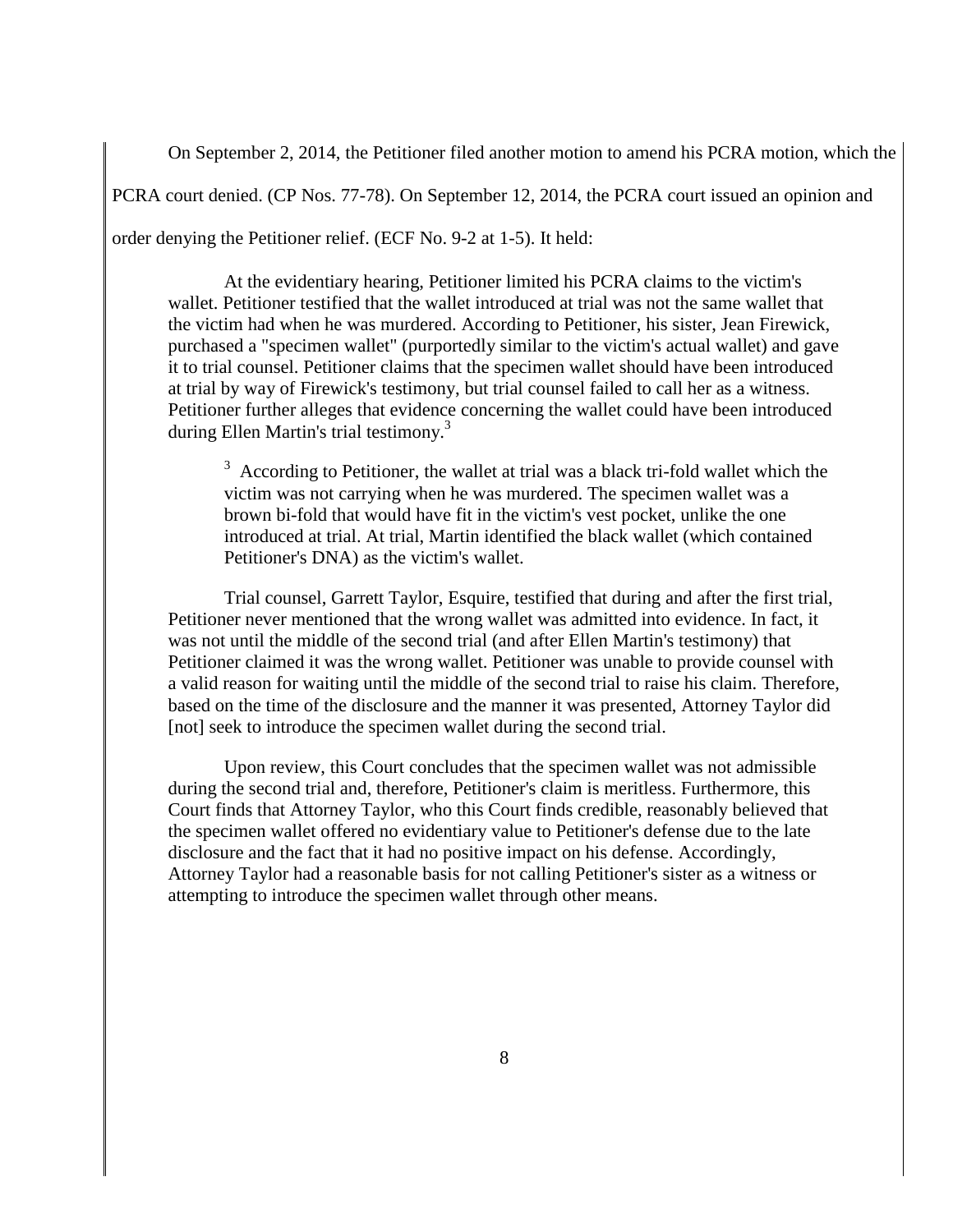(Id. at 4-5) (additional footnote omitted). Regarding the Petitioner's remaining claims, the PCRA court held that he failed to develop evidence to support them when he had the opportunity to do so at the PCRA hearing and that, as a result, he waived them. (Id. at 5).<sup>7</sup>

The Petitioner subsequently filed a *pro se* appeal with the Superior Court. He requested the assistance of counsel for the appeal and the PCRA court appointed William J. Hathaway, Esquire, to represent him.

On January 5, 2016, the Superior Court issued an opinion and order in which it affirmed the

PCRA court's decision. Commonwealth v. Howard, No. 1696 WDA 2014, 2016 WL 71274

(Pa.Super.Ct. Jan. 5, 2016) ("Howard II"). In its opinion, the Superior Court first outlined the Petitioner's

claims and the relevant background:

 $\overline{a}$ 

On appeal, [the Petitioner] presents the following issues for our review:

A. Whether the PCRA [c]ourt erred in failing to find that [the Petitioner] was afforded ineffective assistance of counsel in that trial counsel failed to present exculpatory evidence that the wrong wallet was introduced at trial and that Ellen Martin offered perjured testimony with defense counsel then inadequately conducting cross-examination to demonstrate her patent perjury?

B. Whether the PCRA [c]ourt erred in failing to find that [the Petitioner] was afforded ineffective assistance of counsel in that defense counsel failed to call Jean Firewick as a defense witness for the purpose of documenting, presenting and displaying a factual foundation to introduce the specimen wallet?

C. Whether the PCRA [c]ourt erred in failing to find that [the Petitioner] was deprived of a fair trial given he was not allowed to confront Mary

<sup>7</sup> The PCRA court did observe that the "Petitioner's challenge to the legality of his sentence of life imprisonment for second degree murder is meritless. Despite Petitioner's argument to the contrary, the Court was not required to state a minimum sentence less than life imprisonment." (ECF No. 9-2 at 5 n.5) (citing Commonwealth v. Chambers, 852 A.2d 1197 (Pa.Super.Ct. 2004) and Commonwealth v. Lewis, 718 A.2d 1262 (Pa.Super.Ct. 1998)).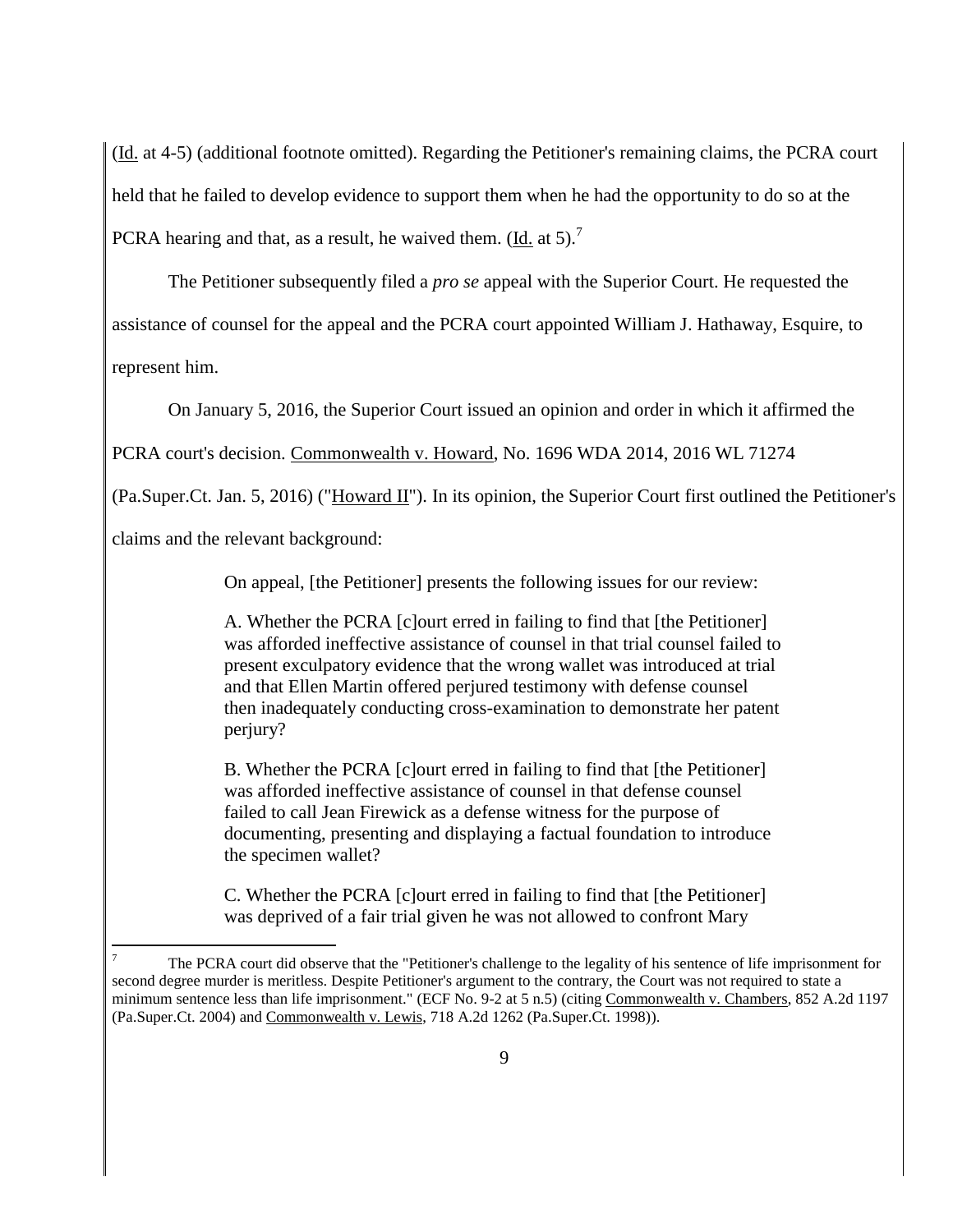Hoffman whose out of court evidence and statements were permitted to come into evidence by and through the testimony of Trooper Keller?

D. Whether the PCRA [c]ourt erred in failing to find that [Petitioner's] right to a speedy trial was violated and that counsel was ineffective in failing to present and preserve that claim?

E. Whether the PCRA [c]ourt erred in failing to find the imposition of an illegal sentence as per 18 Pa.C.S.A. [§ ] 1102?

F. Whether the PCRA [c]ourt erred in failing to find that [the Petitioner] was deprived of a fair trial given that the lower [c]ourt rushed the deliberations of the jury because of an impending storm and in furtherance of expediting the jury improperly placed limitations on the duration of closing arguments?

G. Whether the PCRA [c]ourt erred in failing to find that [the Petitioner's] right of confrontation of the DNA report was abrogated?

H. Whether the PCRA [c]ourt committed legal error and abused its discretion in denying [the Petitioner's] [m]otion to [a]mend [his] PCRA [petition] submitted on September 2, 2014?

I. Whether the PCRA [c]ourt committed legal error and abused its discretion in finding that all of [the Petitioner's] PCRA claims were deemed waived for failure to develop those claims during the course of the evidentiary hearing?

[The Petitioner's] Brief at 3.

 $- - -$ 

Primarily, we note the PCRA court determined, "[a]t the evidentiary hearing, [the Petitioner] limited his claim to the victim's wallet<sup>[1]</sup>, as presented in [the Petitioner's] first issue on appeal. PCRA Court Opinion, 9/12/2014, at 4. Upon review of the record, we agree. "[F]ailure to present any evidence ... during the PCRA hearing [is] fatal to [a] claim." Commonwealth v. Spotz, 896 A .2d 1191, 1219 (Pa. 2006). [The Petitioner] "had the responsibility of bringing all of his evidence to the PCRA hearing." Id. "While the PCRA permits liberal amendment of a petition, it does not extend to forgive a petitioner's failure to present evidence at the PCRA hearing." Id.

In presenting his PCRA claims, [the Petitioner] initially represented himself *pro se*. In his original *pro se* PCRA petition, [the Petitioner] checked a box on the pre-printed PCRA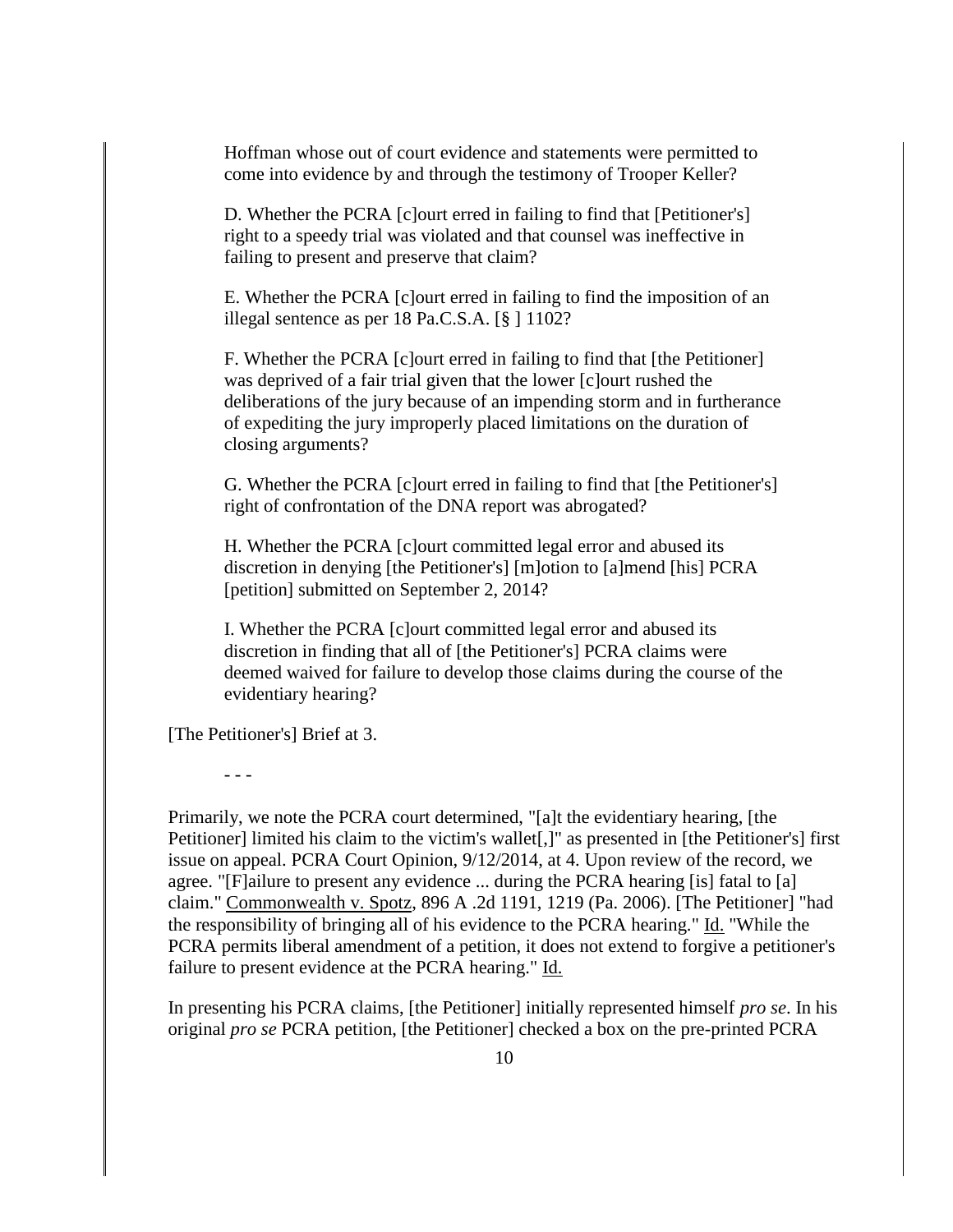petition form indicating he did not want a lawyer to represent him. PCRA Petition, 2/27/2014, at 7. Thereafter, [the Petitioner] amended his petition by adding additional claims, but, again, did not request counsel. At the beginning of the PCRA hearing, the PCRA court conducted a proper colloquy to ensure [the Petitioner] wanted to represent himself. See N.T., 7/29/2014, at 2-3. The PCRA court was satisfied that [the Petitioner] knowingly and voluntarily waived his right to counsel. Subsequently, while [the Petitioner] raised multiple issues in both his initial and amended *pro se* PCRA petitions, he only presented evidence on his first issue, as listed above, at the PCRA hearing. The lack of presentation of evidence was fatal to the remainder of [the Petitioner's] claims. After dismissal of his petition, [the Petitioner] asked this Court to appoint counsel for the purpose of appeal. This subsequent appointment of appellate counsel does not relate back to before the original *pro se* filings and *pro se* representation at the PCRA evidentiary hearing. Thus, we find that [the Petitioner] validly waived his right to counsel before the PCRA court and he subsequently failed to introduce evidence or arguments pertaining to the other issues that are now raised on appeal. Therefore, we will only address [the Petitioner's] first issue as presented, issue A.

In his first issue presented, [the Petitioner] claims trial counsel was ineffective for failing "to present exculpatory evidence that the wrong wallet was introduced at trial." [The Petitioner's Brief at 5]. More specifically, [the Petitioner] claims, "a black tri-fold wallet" presented at trial "was not the same wallet that the decedent had when he was murdered." Id. at 7-8. [The Petitioner] contends, "his sister, Jean Firewick, purchased a specimen wallet similar to the decedent's actual wallet in size, color, and dimensions and gave that specimen wallet" to defense counsel, but counsel "elected not to present this evidence." Id. at 7. He claims that the [Ellen Martin] incorrectly identified the black wallet as the decedent's and that same wallet had [the Petitioner's] DNA on it. Id. at 8. Thus, [the Petitioner] argues he was deprived "of a critical means to call into question the authenticity of the physical evidence in the form of the wallet admitted and further to impeach the credibility of Ellen Martin as to her basic ability to properly identify the decedent's actual wallet." Id.

Id.at \*2-3 (some bracketed text added; footnotes omitted).

The Superior Court concluded, *inter alia*, that the Petitioner's claim was without merit. It held:

We agree with the PCRA court that the specimen wallet would not have been admissible at trial. Upon review of the record, forensic investigators found the wallet, which the Commonwealth admitted into evidence at trial, on a dresser near the decedent. N.T., 2/23/2011, at 107, 118-119. Ellen Martin testified at length about the wallet. She was able to identify it because it had a John Deere tractor on it and she had purchased it. N.T., 2/22/2011, at 219. The decedent kept a fake million-dollar bill in the wallet. Id. at 217- 218. At 2:00 a.m. on July 4, 2009, after the last time the decedent was seen alive, [the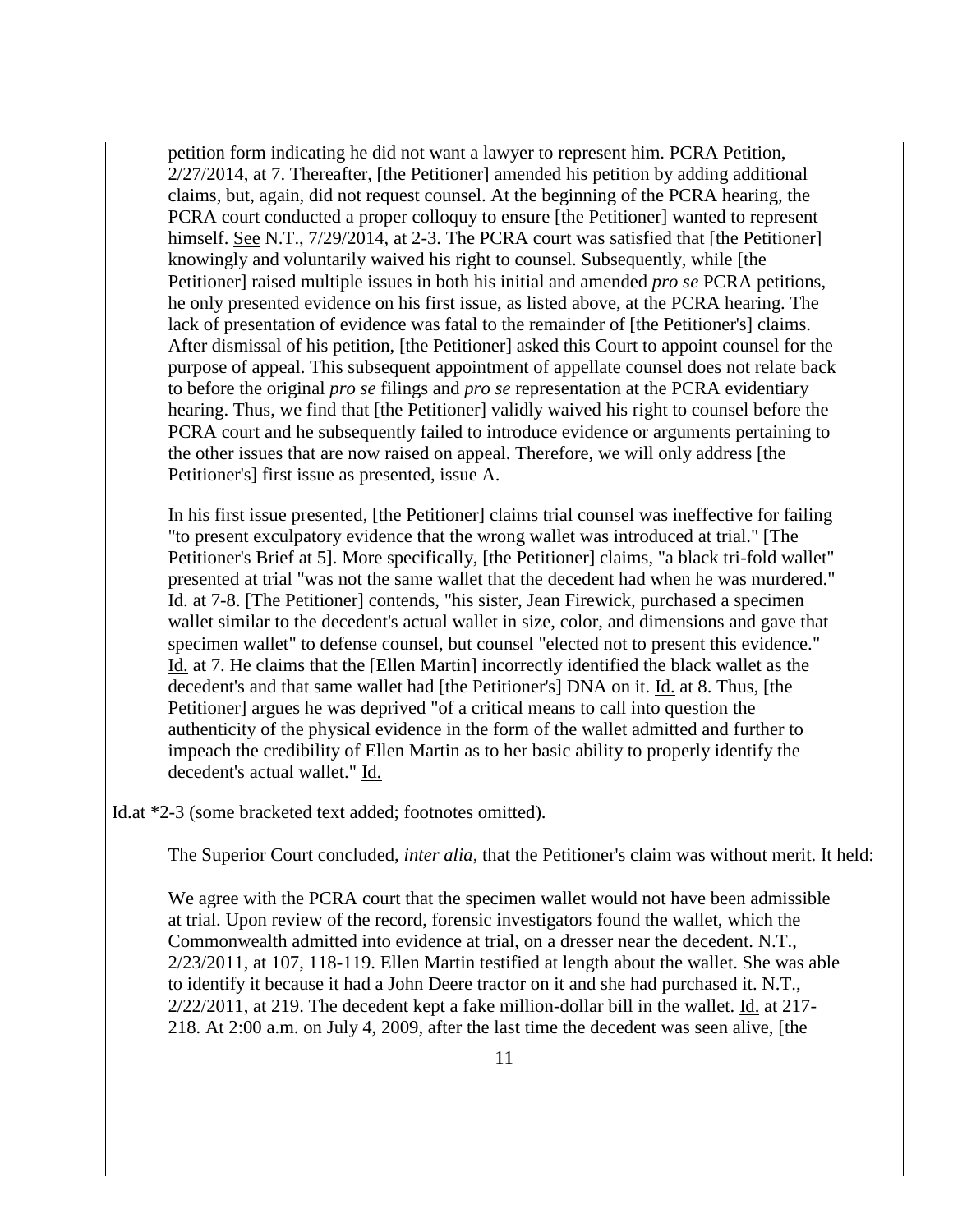Petitioner] went to the home of Ann Biggers and attempted to buy crack cocaine with "phony money." N.T., 2/23/2011, at 147-148. Trooper Mark Russo testified that [the Petitioner] admitted that he attempted to use a fake million-dollar bill that he obtained from the decedent to purchase drugs. Id. at 193. During the course of a single police interview, [the Petitioner] gave Trooper Russo three different versions of how he came into possession of the decedent's fake money. Id. at 194. Forensics revealed [the Petitioner's] DNA was on the wallet that was admitted into evidence. N.T., 2/24/2011, at 21-22. In light of this evidence, [the Petitioner] has not demonstrated how the specimen wallet would have been probative, relevant, or admissible. Moreover, counsel had a reasonable basis to not introduce the specimen wallet based upon the timing of [the Petitioner's] request. Counsel had no time to investigate the claim and Ellen Martin had already testified. Moreover, [the Petitioner] would have known during his first trial that the admitted wallet was not the correct one. His belated attempt to distance himself from the found wallet does not equate to the ineffective assistance of counsel. Here, there is no merit to [the Petitioner's] claim and counsel had a reasonable strategy for not introducing the specimen wallet at trial. Hence, he is not entitled to relief.

Id. at \*4.

Thereafter, the Petitioner filed with this Court his petition for a writ of habeas corpus (ECF No. 4), in which he raises the claims he raised during his PCRA proceeding. He filed his petition pursuant to 28 U.S.C. § 2254, as amended by the Antiterrorism and Effective Death Penalty Act ("AEDPA"). Under § 2254, which is the federal habeas statute applicable to state prisoners, "[t]he Supreme Court, a Justice thereof, a circuit judge, or a district court shall entertain an application for a writ of habeas corpus in behalf of a person in custody pursuant to the judgment of a State court only on the ground that he is in custody in violation of the Constitution or laws or treaties of the United States." 28 U.S.C. § 2254(a). Errors of state law are not cognizable. Id. See, e.g., Priester v. Vaughn, 382 F.3d 394, 402 (3d Cir. 2004) ("Federal courts reviewing habeas claims cannot 'reexamine state court determinations on state-law questions."') (quoting *Estelle v. McGuire*, 502 U.S. 62, 67-68 (1991)).

The Respondents filed their answer (ECF No. 9) and the relevant state court records. The Petitioner filed his reply (ECF No. 24) and the case is now ready for review.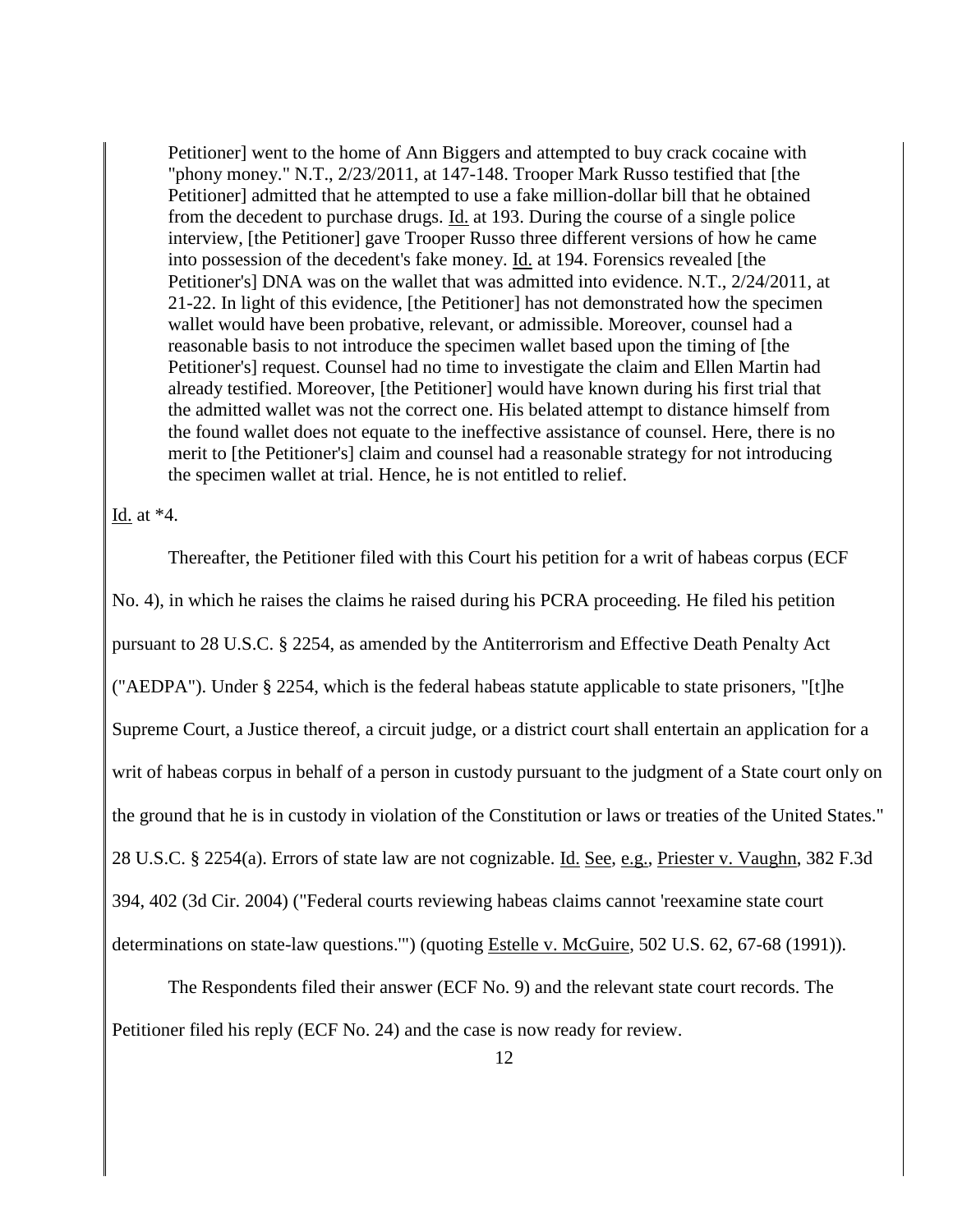## **B. Legal Analysis**

The Petitioner is not entitled to relief on any of his claims.<sup>8</sup> As for the claim that the Superior

Court denied on the merits in Howard II, its decision withstands the applicable standard of review,

which was enacted by AEDPA and which with provides:

(d) An application for a writ of habeas corpus on behalf of a person in custody pursuant to the judgment of a State court shall not be granted with respect to any claim that was adjudicated on the merits in State court proceedings unless the adjudication of the claim–

(1) resulted in a decision that was contrary to, or involved an unreasonable application of, clearly established Federal law, as determined by the Supreme Court of the United States, or

(2) resulted in a decision that was based on an unreasonable determination of the facts in light of the evidence presented in the State court proceeding.

28 U.S.C. § 2254(d).

"The test for § 2254(d)(1)'s 'contrary to' clause is whether the state court decision 'applies a rule

that contradicts the governing law set forth in [the Supreme Court's] cases, or if it confronts a set of facts

that is materially indistinguishable from a decision of [the Supreme] Court but reaches a different

 $\overline{a}$ To the extent that the Petitioner complains of alleged errors made during the PCRA proceeding, those claims are not cognizable because, as the United States Court of Appeals for the Third Circuit has explained:

The federal courts are authorized to provide collateral relief where a petitioner is in state custody or under a federal sentence imposed in violation of the Constitution or the laws or treaties of the United States. 28 U.S.C. §§ 2254, 2255. *Thus, the federal role in reviewing an application for habeas corpus is limited to evaluating what occurred in the state or federal proceedings that actually led to the petitioner's conviction; what occurred in the petitioner's collateral proceeding does not enter into the habeas calculation*.

Hassine v. Zimmerman, 160 F.3d 941, 954 (3d Cir. 1998) (internal citations omitted) (emphasis added). See also Lambert v. Blackwell, 387 F.3d 210, 247 (3d Cir. 2004) ("[A]lleged errors in collateral proceedings are not a proper basis for habeas relief from the original conviction.").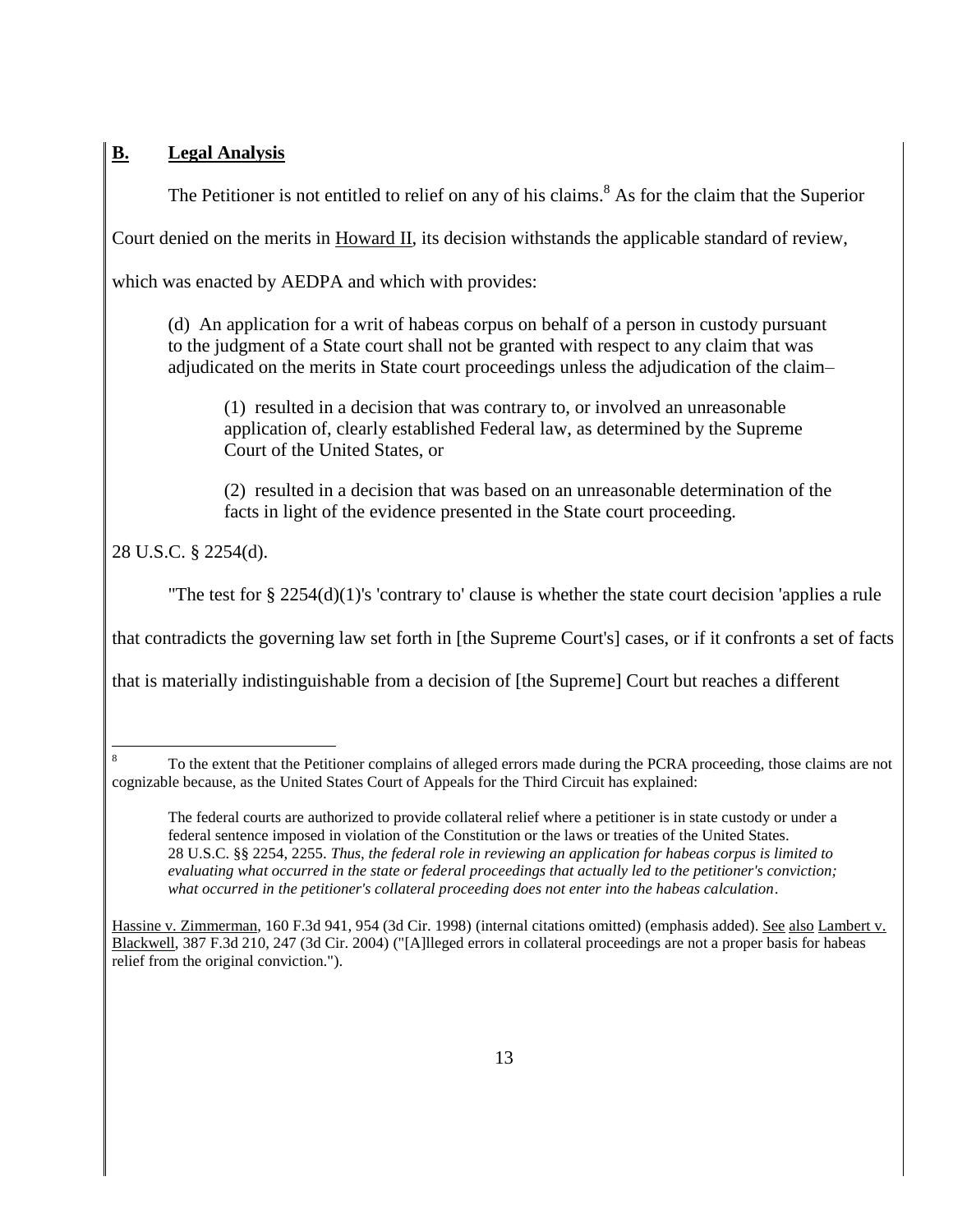result.'" Rountree v. Balicki, 640 F.3d 530, 537 (3d Cir. 2011) (quoting Brown v. Payton, 544 U.S. 133,

141 (2005), which cited Williams v. Taylor, 529 U.S. 362, 405 (2000) and Woodford v. Visciotti, 537

U.S. 19, 24-25 (2002)).

A state court decision is an "unreasonable application of federal law" if the state court "identifies

the correct governing legal principle," Williams, 529 U.S. at 413, but "'unreasonably applies that

principle to the facts of the prisoner's case."" Cullen v. Pinholster, 563 U.S. 170, 182 (2011) (quoting

Williams, 529 U.S. at 413). The Supreme Court advised:

It bears repeating that even a strong case for relief does not mean the state court's contrary conclusion was unreasonable. See [Lockyer v. Andrade, 538 U.S. 63, 75 (2003)].

If this standard is difficult to meet, that is because it was meant to be. As amended by AEDPA, § 2254(d) stops short of imposing a complete bar on federal court relitigation of claims already rejected in state proceedings. Cf. Felker v. Turpin, 518 U.S. 651, 664 (1996) (discussing AEDPA's "modified res judicata rule" under § 2244). *It preserves authority to issue the writ in cases where there is no possibility fairminded jurists could disagree that the state court's decision conflicts with this Court's precedents. It goes no farther…. As a condition for obtaining habeas corpus from a federal court, a state prisoner must show that the state court's ruling on the claim being presented in federal court was so lacking in justification that there was an error well understood and comprehended in existing law beyond any possibility for fairminded disagreement.*

Richter, 562 U.S. at 102-03 (parallel citations omitted) (emphasis added).

Importantly, when evaluating a claim under § 2254(d)(2)'s "unreasonable determination of facts"

clause, the evidence against which a federal court measures the reasonableness of the state court's factual

findings is the record evidence at the time of the state court's adjudication. Pinholster, 563 U.S. at 181-

87. Moreover, AEDPA also requires that this Court must presume that the state courts' findings of fact,

including the PCRA court's decision to credit Attorney Taylor's PCRA testimony, are correct, and the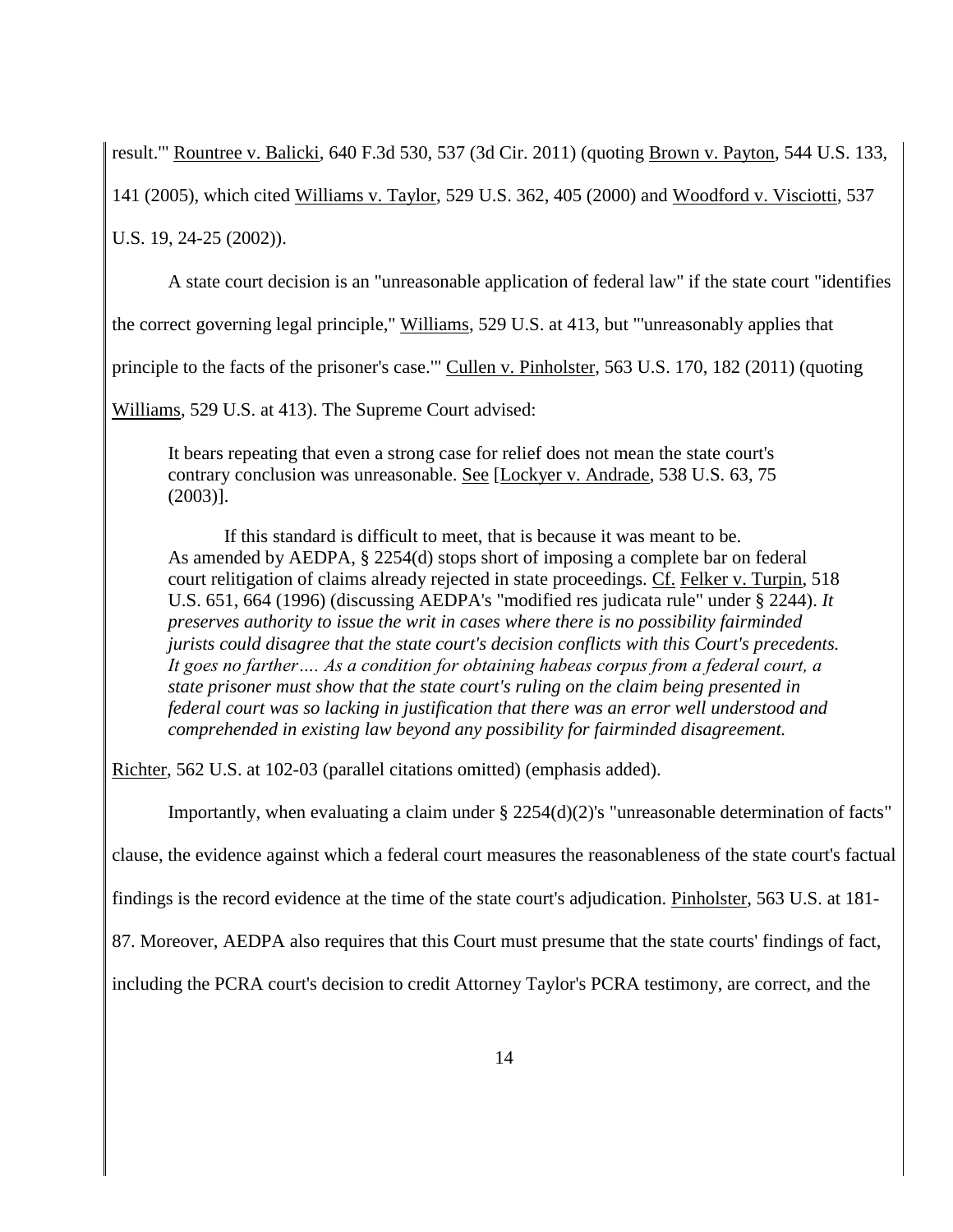Petitioner can rebut that presumption only by directing this Court to "clear and convincing evidence[,]"28 U.S.C. § 2254(e).

The Petitioner has not demonstrated that the Superior Court's decision to deny the claim it adjudicated in Howard II was "contrary to, or an unreasonable application of" Strickland, or that it was "based on an unreasonable determination of the facts in light of the evidence presented in the State court proceeding." 28 U.S.C. § 2254(d). In addition, he has not rebutted the PCRA court's findings of fact by "clear and convincing evidence." 28 U.S.C. § 2254(e). Because he has not overcome AEDPA's standards of review, this claim must be denied.

As for the Petitioner's remaining cognizable claims, they are denied because the Petitioner procedurally defaulted them when he failed to develop them before the PCRA court and, as a result, waived them under state law. The procedural default doctrine is "grounded in concerns of comity and federalism," Coleman v. Thompson, 501 U.S. 722, 730 (1991), and, in relevant part, it prohibits federal habeas courts from reviewing a state court decision involving a federal question if the state court declined to rule on the merits of the claim because it determined that the petitioner did not comply with a state procedural rule, and that rule is independent of the federal question and adequate to support the judgment. See, e.g., Gray v. Netherland, 518 U.S. 152, 162 (1996); Coleman, 501 U.S. at 732.

The state-waiver ruled applied here was independent of federal law. It was also adequate. A state rule is "adequate" if: (1) the state procedural rule was sufficiently clear at the time of the default to have put the petitioner on notice of what conduct was required; (2) the state appellate court reviewing the petitioner's claim refused to review it on the merits because the petitioner failed to comply with the rule; and (3) the state court's refusal was consistent with other decisions. Shotts v. Wetzel, 724 F.3d 364, 370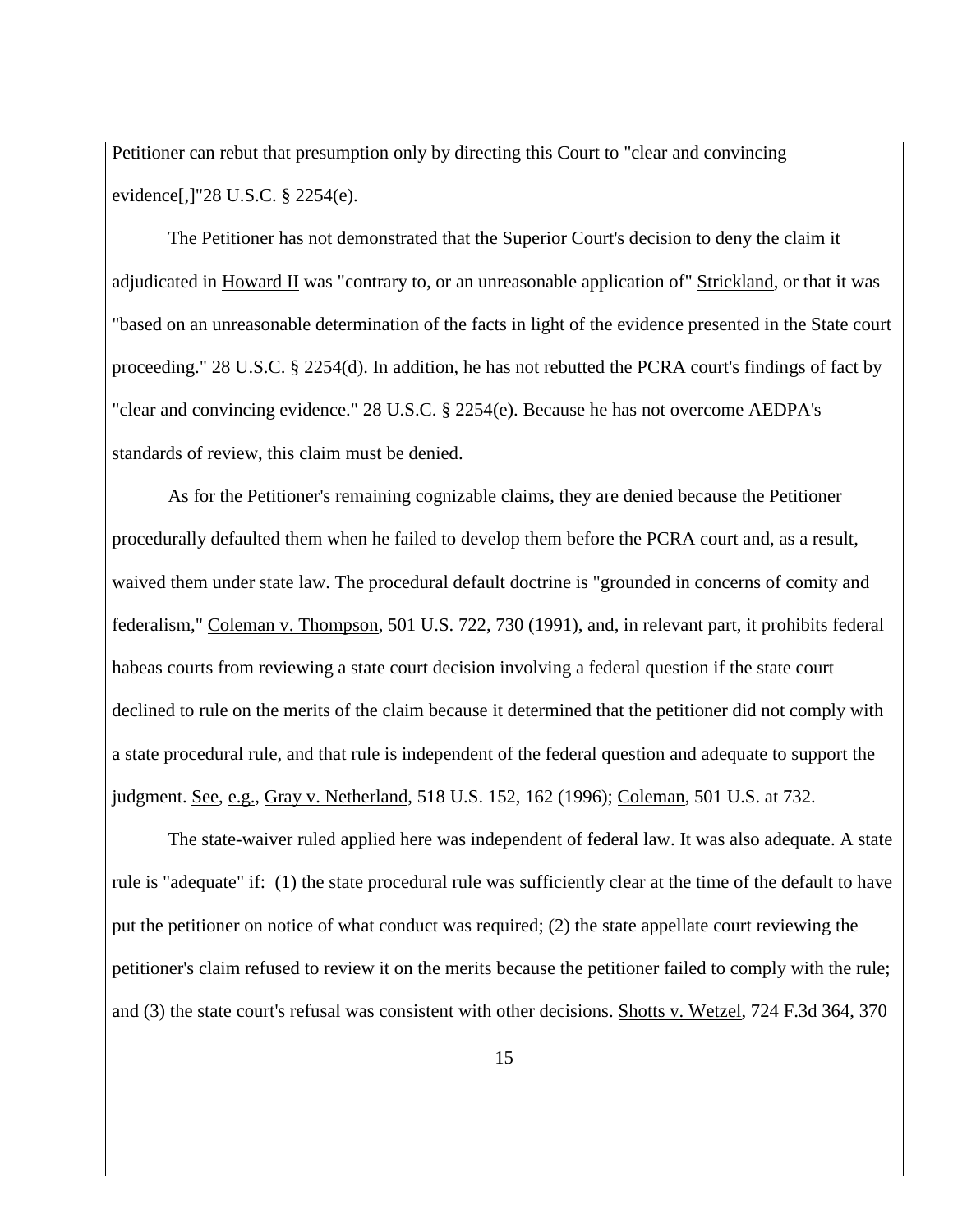(3d Cir. 2013); Nara v. Frank, 488 F.3d 187, 199 (3d Cir. 2007). See also Beard v. Kindler, 558 U.S. 53 (2009) (discretionary state rules can be "adequate"); Ford v. Georgia, 498 U.S. 411, 423-24 (1991) (a state procedural rule is "adequate" if it is "firmly established and regularly followed" at the time that the alleged procedural default occurred). The state waiver rule applied here was adequate because Pennsylvania law has long provided that trial court errors that defense counsel does not raise at trial can only be litigated in a PCRA proceeding via a claim of trial counsel's ineffectiveness, and that such claims are waived if the petitioner fails to develop evidentiary support for them when given the opportunity at a hearing.<sup>9</sup>

Alternatively, if the Petitioner did not default his remaining cognizable claims, they are denied on their merits. As set forth above, Strickland requires that the Petitioner has the burden to demonstrate that Attorney Taylor was ineffective and 28 U.S.C. § 2254 likewise places the burden on him to prove that he is entitled to federal habeas relief. The Petitioner cannot meet his requisite burdens. The record

<sup>-&</sup>lt;br>9 The procedural default doctrine became all the more important after the enactment of AEDPA, which put into place the highly deferential standards of review that a federal court must apply to a state court's adjudication of a petitioner's federal constitutional claims and to its findings of fact. 28 U.S.C. § 2254(d),(e). If the petitioner failed to provide the state court with the opportunity to adjudicate his claim on the merits because, for example, he waived it when he was litigating it in state court, he is not entitled to *de novo* review in a federal habeas proceeding. Rather, the claim is unreviewable in federal court (unless he can overcome his default by showing "cause" and "actual prejudice" or a fundamental miscarriage of justice, concepts discussed in the following paragraph).

A petitioner who has defaulted a federal habeas claim can overcome the default, thereby allowing federal court review, if he can demonstrate "cause" for the default, *i.e.*, that some objective factor "*external to the defense*" impeded efforts to comply with the state's procedural rule, and "actual prejudice." See, e.g., Coleman, 501 U.S. at 750 (emphasis in original); see also Murray v. Carrier, 477 U.S. 478, 488, 494 (1986). The Petitioner has not demonstrated either "cause" or "actual prejudice" in this case. A petitioner may also overcome a procedural default of a claim if he can demonstrate a "miscarriage of justice." This means that a procedural default may be excused if the petitioner presents evidence of "actual innocence" that is "so strong that a court cannot have confidence in the outcome of the trial unless the court is also satisfied that the trial was free of nonharmless constitutional error[.]" Schlup v. Delo, 513 U.S. 298, 316 (1995). The "miscarriage of justice" exception only applies in extraordinary cases where the petitioner demonstrates that a constitutional violation has probably resulted in the conviction of one who is actually innocent. Schulp, 513 U.S. at 316. The Petitioner has not demonstrated that this is the type of extraordinary case in which he can overcome the default of his claims by way of the miscarriage of justice exception.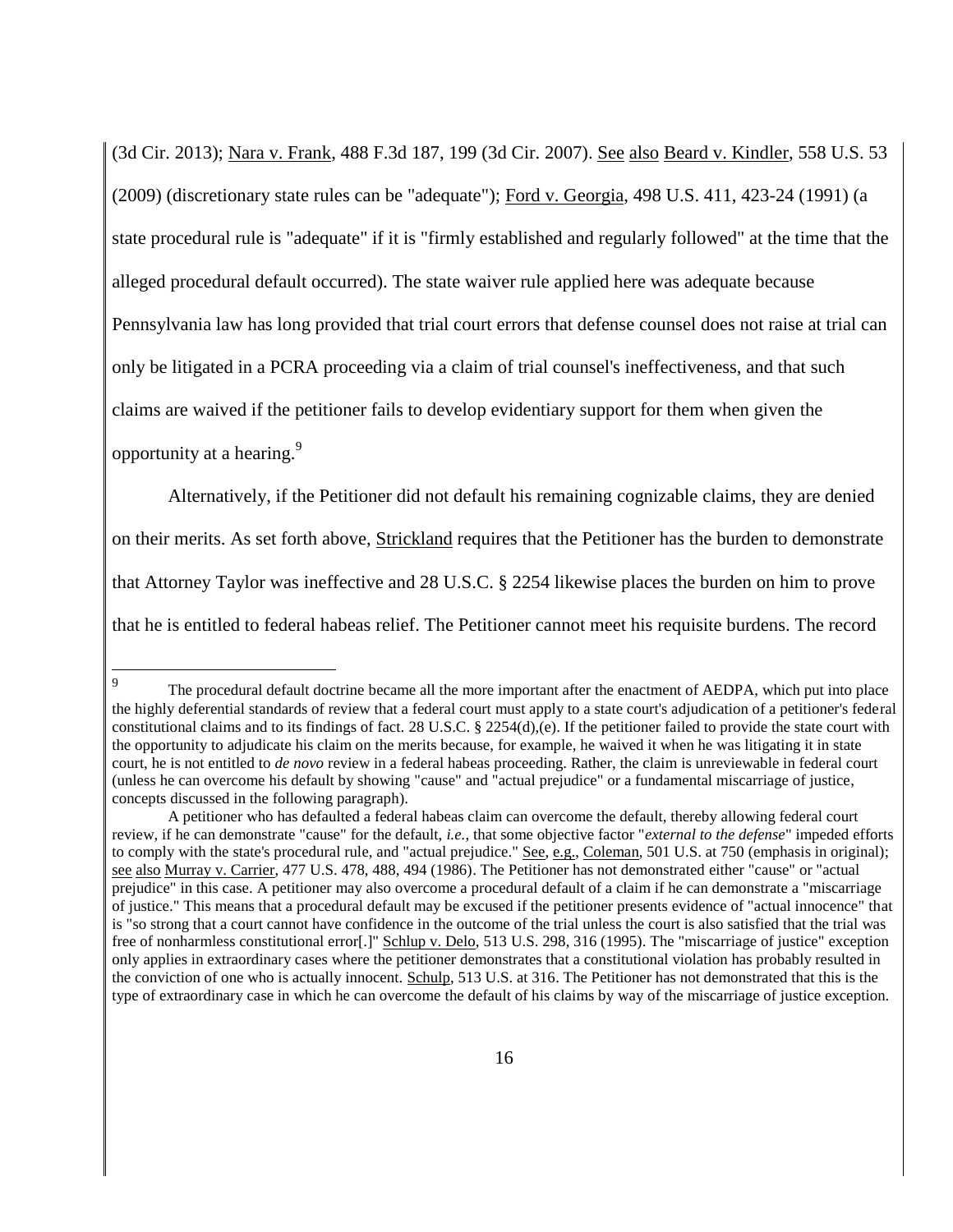does not contain evidence to support his claims, and he cannot add to the record because he is not entitled to either discovery or an evidentiary hearing in this Court.<sup>10</sup>

#### **C. Certificate of Appealability**

AEDPA codified standards governing the issuance of a certificate of appealability for appellate review of a district court's disposition of a habeas petition. As codified at 28 U.S.C. § 2253, it provides that "[a] certificate of appealability may issue ... only if the applicant has made a substantial showing of the denial of a constitutional right." "When the district court denies a habeas petition on procedural grounds without reaching the prisoner's underlying constitutional claim, a [certificate of appealability] should issue when the prisoner shows, at least, that jurists of reason would find it debatable whether the petition states a valid claim of the denial of a constitutional right and that jurists of reason would find it debatable whether the district court was correct in its procedural ruling." Slack v. McDaniel, 529 U.S.

<sup>10</sup> <sup>10</sup> "A habeas petitioner, unlike the usual civil litigant in federal court, is not entitled to discovery as a matter of ordinary course." Bracy v. Gramley, 520 U.S. 899, 904 (1997). See Harris v. Nelson, 394 U.S. 286, 300 (1969) ("broadranging preliminary inquiry is neither necessary nor appropriate in the context of a habeas corpus proceeding."). Discovery is authorized in Rule 6(a) of the Rules Governing Section 2254 Cases in the United States District Court only by leave of court upon a showing by the petitioner of "good cause," which may be made "where specific allegations before the court show reason to believe that the petitioner may, if the facts are fully developed, be able to demonstrate that he is ... entitled to relief[.]"Harris, 394 U.S. at 300; see Bracy, 520 U.S. at 908-09; Williams v. Beard, 637 F.3d 195, 209 (3d Cir. 2011) ("The burden rests upon the petitioner to demonstrate that the sought-after information is pertinent and that there is good cause for its production."); Zettlemoyer v. Fulcomer, 923 F.2d 284, 301 (3d Cir. 1991) ("bald assertions and conclusory allegations do not provide sufficient ground to warrant requiring the state to respond to discovery"); Mayberry v. Petsock, 821 F.2d 179, 185 (3d Cir. 1987) (same). Importantly, incomplete or inaccurate allegations do not support a finding of good cause for discovery. See, e.g., Tedford v. Beard, No. 09-409, 2010 WL 3885207, at \*8 (W.D. Pa. Sept. 28, 2010). The Petitioner has not established good cause to conduct discovery in this case.

In addition, the Petitioner is not entitled to an evidentiary hearing in this federal habeas proceeding. That is because AEDPA prohibits a district court from conducting an evidentiary hearing when the petitioner "has failed to develop the factual basis of a claim in State court proceedings," unless: "(A) the claim relies on-- (i) a new rule of constitutional law, made retroactive to cases on collateral review by the Supreme Court, that was previously unavailable; or (ii) a factual predicate that could not have been previously discovered through the exercise of due diligence; and (B) the facts underlying the claim would be sufficient to establish by clear and convincing evidence that but for constitutional error, no reasonable factfinder would have found the applicant guilty of the underlying offense." 28 U.S.C. § 2254(e)(2). Those factors are not present here.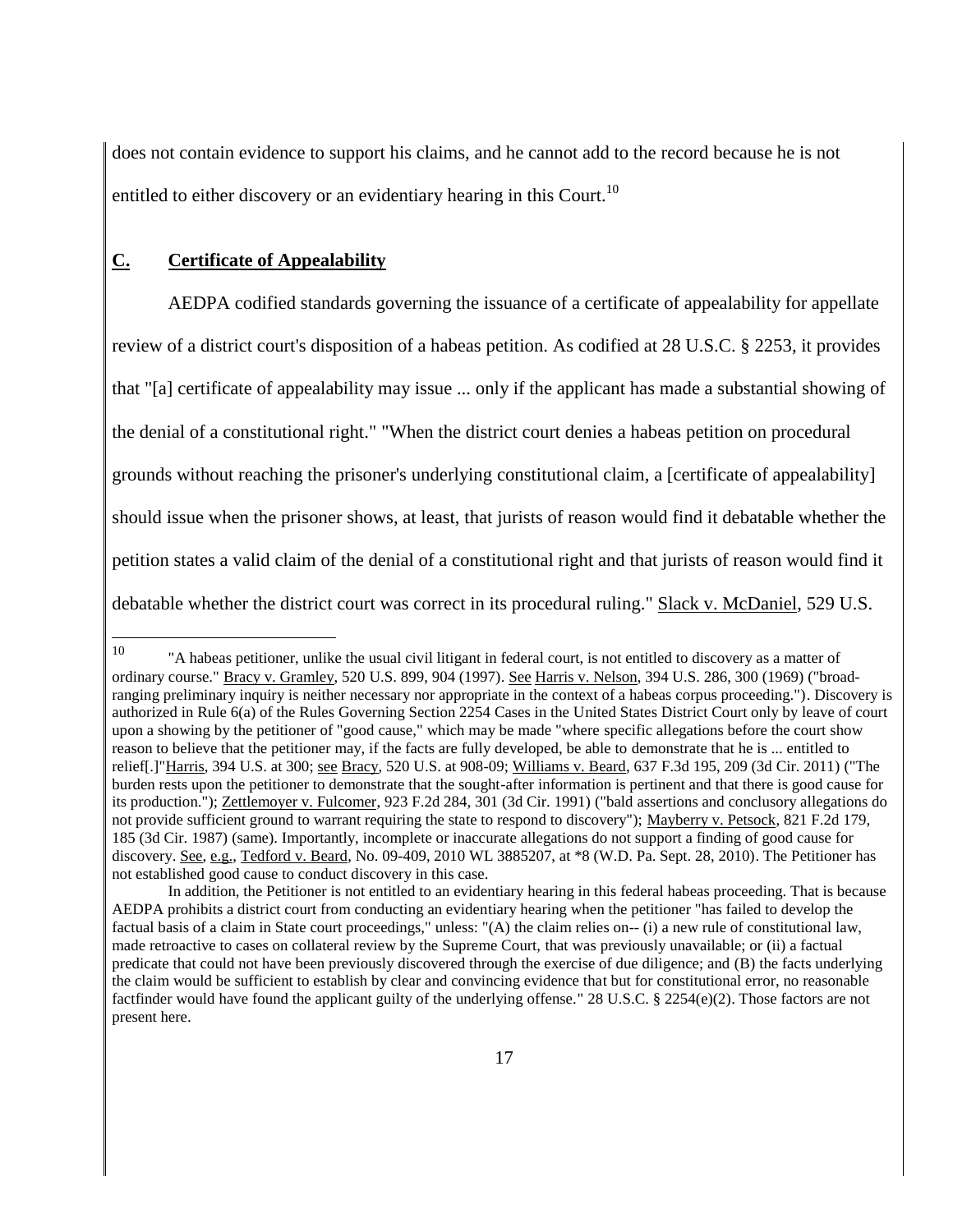473, 484 (2000). Where the district court has rejected a constitutional claim on its merits, "[t]he petitioner must demonstrate that reasonable jurists would find the district court's assessment of the constitutional claims debatable or wrong." Id. Applying those standards here, jurists of reason would not find it debatable whether each of the Petitioner's claims should be denied. Accordingly, a certificate of appealability is denied.

#### **II.**

For the reasons set forth above, the petition for a writ of habeas corpus is denied and a certificate of appealability is denied on all claims.

An appropriate Order follows.

/s/ Susan Paradise Baxter Dated: August 10, 2017 SUSAN PARADISE BAXTER United States Magistrate Judge